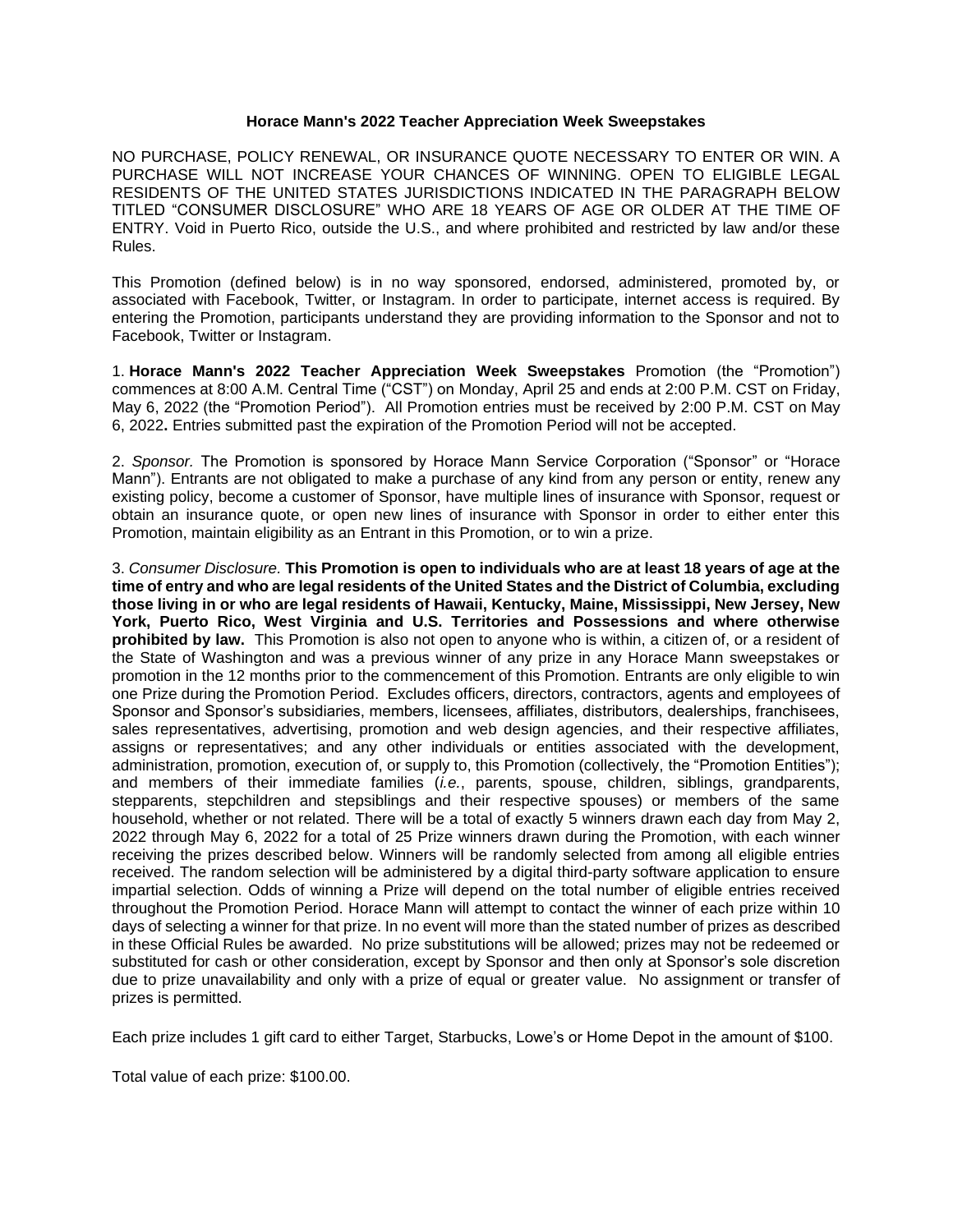Total combined value of all 25 prizes to be given away during this Promotion: \$2,500.00.

Texas Residents: All selected winners who are within or are residents of the State of Texas will be announced on the same date and time as the winner of the last prize, regardless of the date on which any Texas winner's name, if any, is drawn. All prizes will be awarded to Texas winners consistent with these Official Rules as though each Texas winner, if any, was selected on the same date and time as the winner of the last prize in this Promotion.

4. *How to Enter the Promotion.* Entrants can enter the Promotion by going to the following link and filling out and submitting the completed form online**:** [https://woobox.com/j7f3q2.](https://woobox.com/j7f3q2) Persons wishing to enter the Promotion who meet all eligibility requirements may also enter the Promotion by printing out the Entry Form and submitting it to Sponsor via facsimile at FAX Number 217-788-5161 and adding "ATTN: Marketing/2022 Teacher Appreciation Week Sweepstakes" to the top of the Entry Form. For entries submitted via facsimile, please be sure to put an "x" or checkmark in the box next to the "I agree to the official rules" line to show your acceptance and agreement to abide by these Official Rules. Incomplete or improperly submitted entry forms will not be considered.

In the event of a dispute over who submitted an Entry, the authorized subscriber of the email account provided on the entry form, as of the actual time of Entry, will be deemed to be the winning Entrant. The "authorized account subscriber" is defined as the natural person who is assigned an email address by an Internet access provider, online service provider or other organization (e.g. business, education, institution, etc.) that is responsible for assigning email addresses for the domain associated with the submitted email address. Selected or potential winning "authorized account subscribers" may be required to provide Sponsor with proof that they are the authorized account holders of the email addresses associated with the applicable Entries.

5. *Winner Selection, Winner Notification, Odds of Winning.* Prize drawings will be conducted by Sponsor through a digital third-party application in order to ensure an impartial selection. Odds of winning will depend on the total number of eligible entries received as of the time of the selection of each winner. Awarding of a Prize is subject to verification of a potential winner's eligibility and full compliance with these Official Rules, in the sole discretion of the Sponsor. Except where prohibited, the winning Entrants may be required to complete and return to Sponsor or its designated agent an Affidavit of Eligibility and a Liability/Publicity Release Form ("Affidavit and Release") and any required tax forms within seven (7) days of Entrant's receipt of such forms. If a potential winner (i) cannot be contacted after reasonable attempts are made to effectuate contact, (ii) fails to return the signed Affidavit of Eligibility by the specified deadline, or (iii) is deemed ineligible for any other reason in Sponsor's sole discretion, the potential winner will be disqualified from the Promotion and an alternate winner may be randomly selected from among all remaining eligible entries. Up to three (3) alternate drawings will be conducted for each unawarded prize, after which the prize will remain unawarded. An attempt to contact each Winner will be made via email within ten (10) days of that Winner being selected for a prize. Gift card prizes will be sent via email to the address provided by the Winner when he/she initially entered this Promotion within ten (10) days of receipt of confirmation of eligibility as described in these Official Rules. Prizes which are not gift cards will be sent via regular mail to the physical address provided by the Winner when he/she initially entered this Promotion within ten (10) days of receipt of confirmation of eligibility as described in these Official Rules. Winners will not be required to pay any costs in order to receive their prize. Winners do not need to be physically present when the drawing occurs in order to be eligible for or to win a prize. No winner will be required to purchase any goods or services, pay any money, or submit to a sales promotion effort in order to receive any prize.

AN ENTRANT'S CHANCES OF WINNING A PRIZE ARE NOT INCREASED BY MAKING A PURCHASE, RENEWING A POLICY, REQUESTING AN INSURANCE QUOTE, BECOMING A CUSTOMER OF SPONSOR, HAVING MULTIPLE POLICIES WITH SPONSOR, OR BY OPENING ADDITIONAL LINES OF INSURANCE WITH SPONSOR.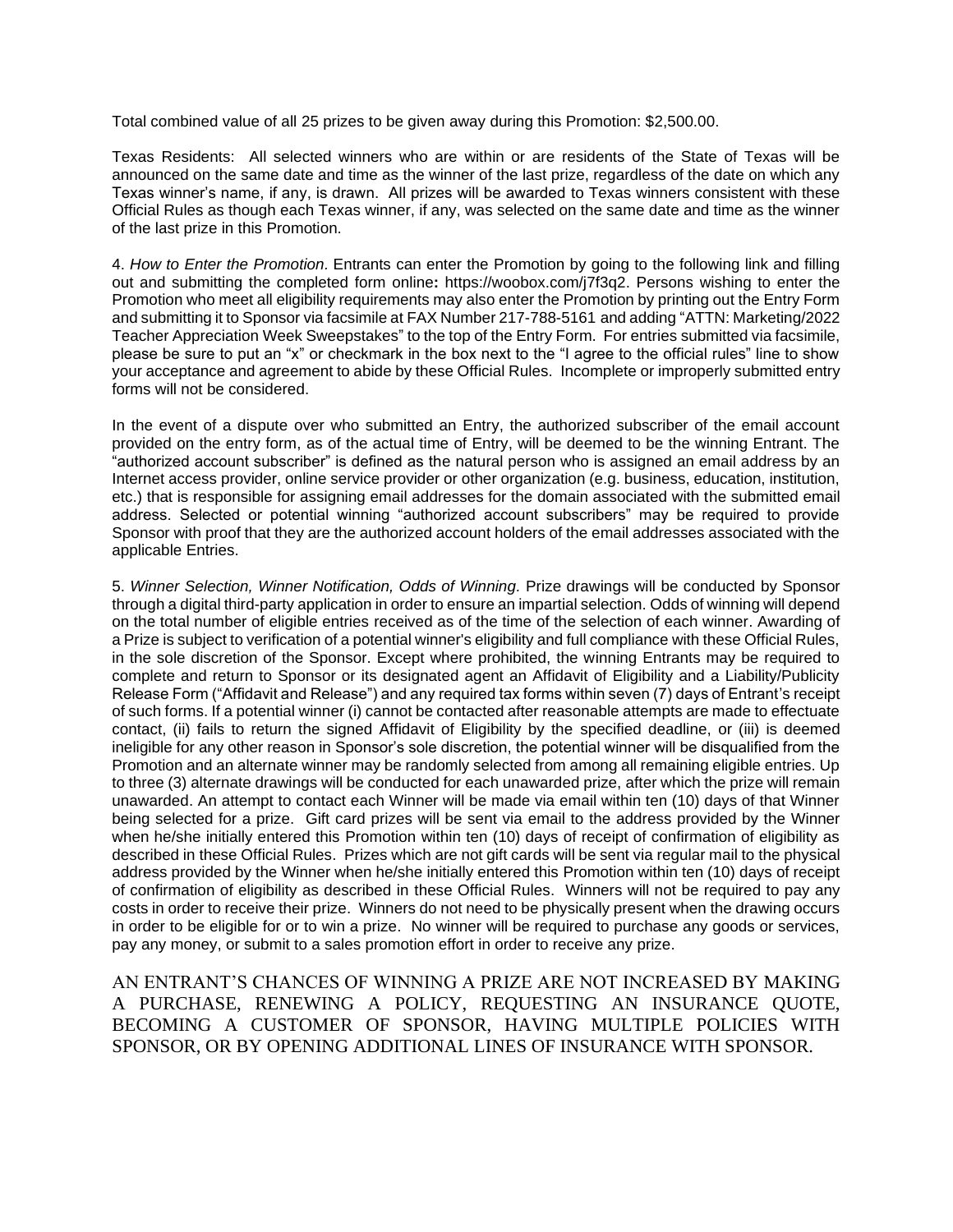## BUYING WILL NOT HELP YOU WIN. YOUR CHANCES OF WINNING WITHOUT MAKING A PURCHASE ARE THE SAME AS THE CHANCES OF SOMEONE WHO PURCHASES SOMETHING. IT IS ILLEGAL TO GIVE ANY ADVANTAGE TO BUYERS IN A SWEEPSTAKES. ONLY ONE ENTRY ALLOWED PER PERSON.

6. *General Terms, Releases, and Limitations of Liability.* By entering into the Promotion, entrants agree to these Official Rules and to all decisions of Sponsor, which are final and legally binding in all respects, and further agree that Sponsor and/or the Promotion Entities shall have no liability whatsoever and shall be held harmless for any injuries, losses, or damages of any kind to persons or property, including death, sustained, in whole or in part, directly or indirectly, in connection with or resulting from acceptance, possession or use/misuse of a prize, participation in this Promotion, and/or participation in any Promotion-related activities. All entrants further agree and acknowledge that said parties have neither made, nor are in any manner responsible or liable for, any warranty, representation or guarantee, expressed or implied, in fact or in law, relative to any prize, including but not limited to its merchantability, quality, condition or fitness for a particular purpose. Sponsor reserves any and all rights to solely interpret and administer the Official Rules of this Promotion, which shall be final, and each Entrant agrees to abide by all of Sponsor's decisions regarding this Promotion. Sponsor reserves the right, in its sole discretion to cancel, terminate or suspend this Promotion, or any portion thereof, should viruses, bugs, non-authorized human intervention or other causes beyond the control of Sponsor corrupt or impair the administration, integrity or security of the Promotion (including but not limited to attempts to hack into or otherwise tamper with underlying source code/programming of the Sponsor's website or any portion thereof). Use of any automated system to participate in this Promotion is prohibited and will result in disqualification. Any attempt by any Entrant to obtain more than the allowed number of entries per person by using multiple/different email addresses, identities, registrations, logins, and/or any other methods will void any entry by that Entrant and could result in disqualification from this Promotion and/or disqualification from all future promotions by the Sponsor at Sponsor's sole discretion.

7. *Release of Sponsor.* Neither Sponsor nor the Promotion Entities are responsible for hardware, software or telephone failures of any kind; traffic congestion on the Internet or the Sponsor's website or any combination thereof; lost network connections; incomplete, garbled or delayed computer transmissions, whether caused by Sponsor, Promotion Entities, users, or by any other persons or reasons, including but not limited to the equipment or programming associated with or utilized in the Promotion; or by technical or human error which may occur and/or which may damage a user's system or limit an Entrant's ability to participate and/or redeem any prize in the Promotion. Sponsor reserves the right, at its sole discretion, to disqualify any individual who tampers with the Promotion, violates these Official Rules, or otherwise engages in fraudulent or offensive conduct with respect to this Promotion. Caution: Any attempt to deliberately damage any website or undermine the legitimate operation of the Promotion may be a violation of criminal and/or civil laws, and should such an attempt be made, Sponsor reserves the right to seek damages from any person to the fullest extent of the law.

8. *Liability.* As a condition of participating in this Promotion and/or winning a prize, Entrants agree that (1) under no circumstances will Entrants be permitted to obtain awards for, and Entrants hereby waive all rights to claim punitive, incidental, consequential or any other damages, other than for actual out-of-pocket expenses; (2) all causes of action arising out of or connected with this Promotion and/or prizes awarded shall be resolved individually, without resort to any form of class action, and shall be resolved exclusively by arbitration under the rules of the American Arbitration Association; and (3) any and all claims, judgments and awards shall be limited to actual out-of-pocket costs incurred, including costs associated with entering this Promotion, but in no event shall attorney's fees be awarded. The laws of the State of Illinois shall exclusively govern this Promotion. Sponsor reserves the right to discontinue or modify this Promotion, as applicable, and in Sponsor's sole discretion. Should any provision of these Official Rules be deemed unenforceable or invalid, the other provisions of these Official Rules shall remain in full force and effect. Sponsor further reserves the right to modify these Official Rules in any way and at any time, subject to state and federal law. In the event that this Promotion is challenged by any legal or regulatory authority (including, but not limited to, any federal, state, municipal, provincial, or local governmental authority), Sponsor reserves the right to discontinue or modify this Promotion, as applicable, and/or to disqualify any Entrants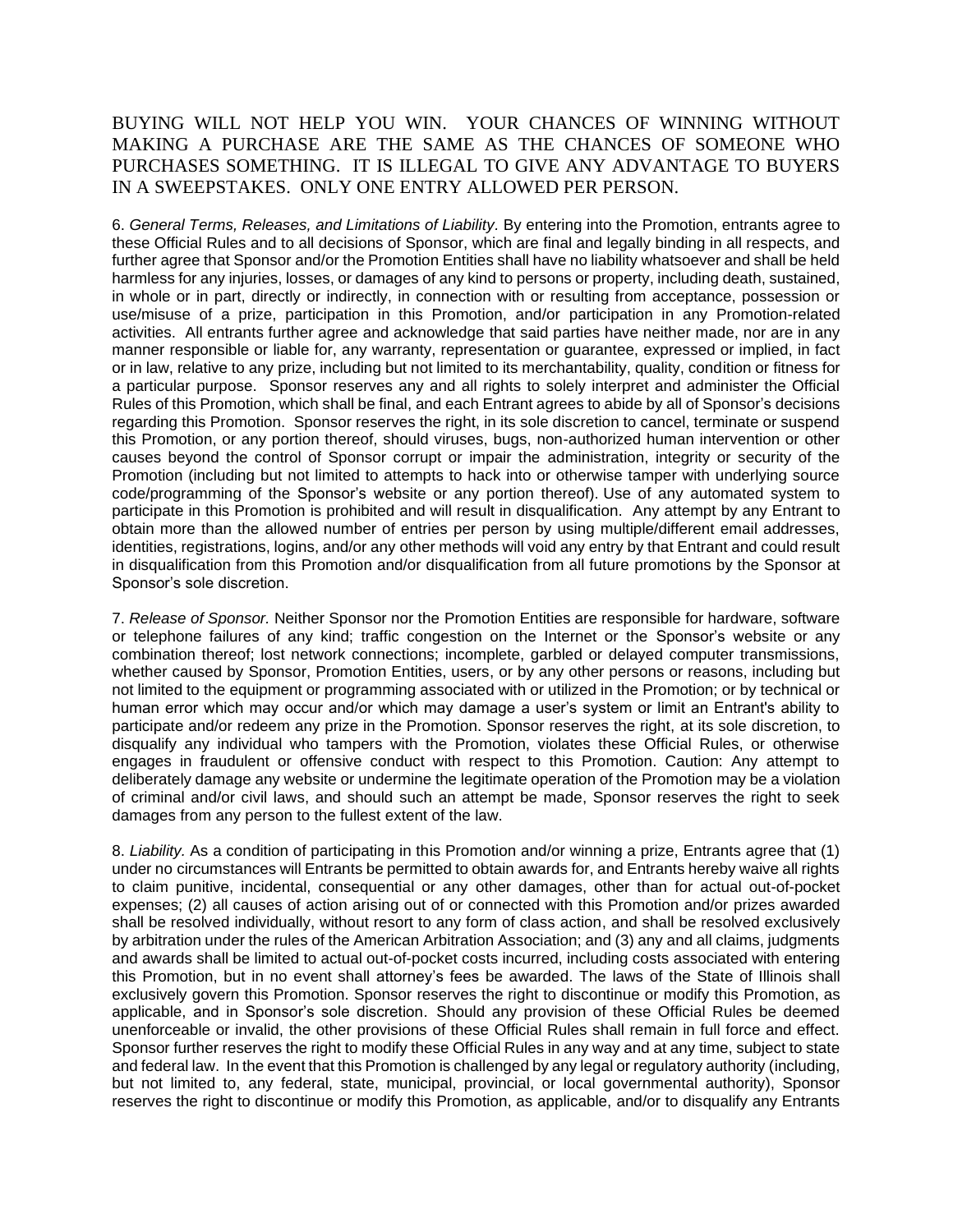residing in any affected geographic areas, or who, in Sponsor's sole discretion, do not meet eligibility requirements. Should either such event occur, all Entrants agree that Sponsor shall have no liability to any Entrants who are or may be impacted by Sponsor's decision.

9. *Privacy.* Any personal information collected will be subject to Sponsor's Privacy Policy and retained for five (5) years after the winners are announced. Personal information will be used by Promotion Entities to administer this Promotion and for marketing of Promotion Entities' goods and services and will not be used or disclosed for any other purpose without the consent of the applicable Entrant unless required by law. By entering this Promotion, each Entrant agrees that Sponsor has the right to contact Entrant by telephone, email or regular mail for commercial advertising purposes and for any other purpose related to the administration of this Promotion. By entering this Promotion, each Entrant grants Sponsor permission to publish his/her name on a list of winners (including but not limited to online lists) as described in these Official Rules. In the event of any discrepancy between Sponsor's Privacy Policy and these Official Rules, the Privacy Policy will govern and control. For Sponsor's online Privacy Policy, please visit *<https://www.horacemann.com/privacy.aspx>*. If Entrants wish to have their information removed from Sponsor's list of Entrant information gathered as a result of this Promotion, Sponsor can be contacted with the request using the contact information provided in the Privacy Policy. However, Entrants should be aware that Sponsor is required by the laws of certain jurisdictions to both publish a list of Winners and to retain records of Winners for certain periods of time as designated and required by each individual jurisdiction.

10. *Woobox*. By entering this Promotion, Entrants acknowledge, understand and agree that the entry forms and information contained in submitted entry forms are being submitted by them directly to, collected by, and stored by *WOOBOX, LLC* ("Woobox"), who is a third-party entity and is not a parent, subsidiary or affiliated entity of Sponsor. For Woobox's online Privacy Policy, please visit: *https://woobox.com/privacy*.

11. *Request for Winners List and Official Rules.* For Official Rules and/or the complete Winners List, please send a request to *[socialmedia@horacemann.com](mailto:socialmedia@horacemann.com)*. The complete Winners List will also be available online within 3 business days of the date the last prize winner is selected in accordance with the prize schedule described above at *<https://www.horacemann.com/teacher-lounge/giveaways/>*.

12. NO PURCHASE NECESSARY; NO PURCHASE OR PAYMENT OF ANY KIND IS NECESSARY TO ENTER OR WIN THIS SWEEPSTAKES.

Sponsor's Mailing Address and Principle Place of Business:

Horace Mann Service Corporation 1 Horace Mann Plaza Springfield, IL 62715

13. *Force Majeure.* In the event Sponsor is prevented or hindered in any way, at the sole discretion of Sponsor, from continuing with the Promotion due to an event beyond its control, including but not limited to widespread illness or pandemic, natural disaster, fire, flood, earthquake, explosion, nuclear event or disaster, terrorist threat, activity, or attack (whether foreign or domestic), labor dispute or strike, riot or civil disturbance, Act of God, Act of War (whether declared or undeclared), changes in any applicable law, or as a result of any federal, state, local, or municipal government law, order, or regulation, or order of any court or other cause not within its control, Sponsor shall have the right (at Sponsor's sole discretion) to modify, suspend, alter, extend or terminate the Promotion.

14. *Additional Sponsors and Prize Limitations*. Sponsor is the sole promoter of this Promotion. This Promotion is in no way sponsored, endorsed, administered, promoted by, or associated with Facebook, Twitter, or Instagram. By entering the Promotion, each Entrant is affirming that he/she understands that he/she is providing information to the Sponsor and to Woobox and not to Facebook, Twitter or Instagram. By participating in this Promotion, each Entrant agrees to hold Facebook, Twitter, and/or Instagram harmless against any responsibility or liability arising in connection with, or as a result of, participation in this Promotion.